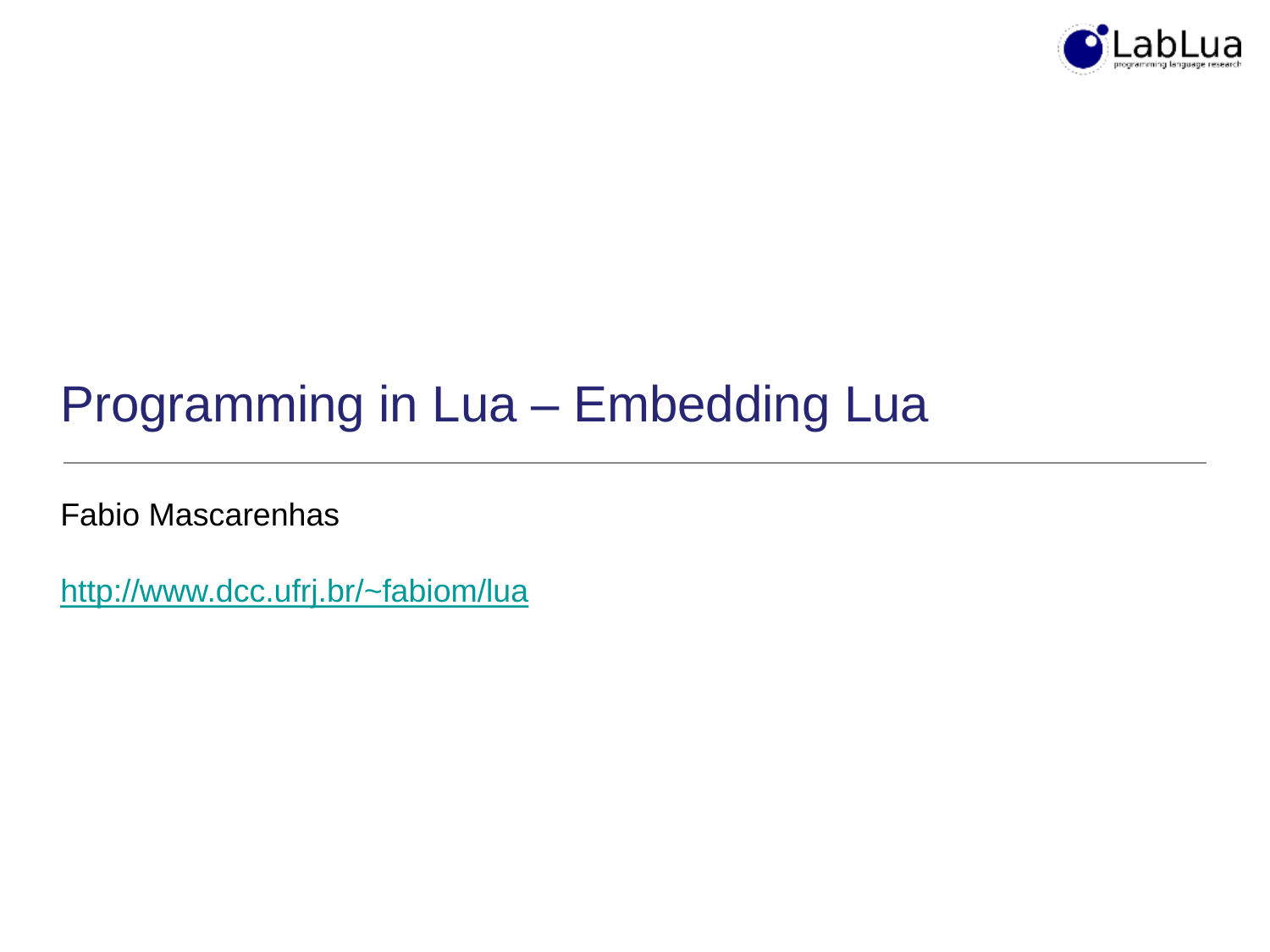

# Configuration language

- Lua started as a *configuration language*, a nice language for writing configuration files, and this is still one of its main uses
- In this unit, we will take a simple game written using the SDL library where everything is fixed at compile time, and gradually expose the game settings to a Lua configuration file
- Our configuration file will have not only simple atomic values
- We can use tables to describe more complex initialization data
- We can use functions to actually implement part of the game logic in Lua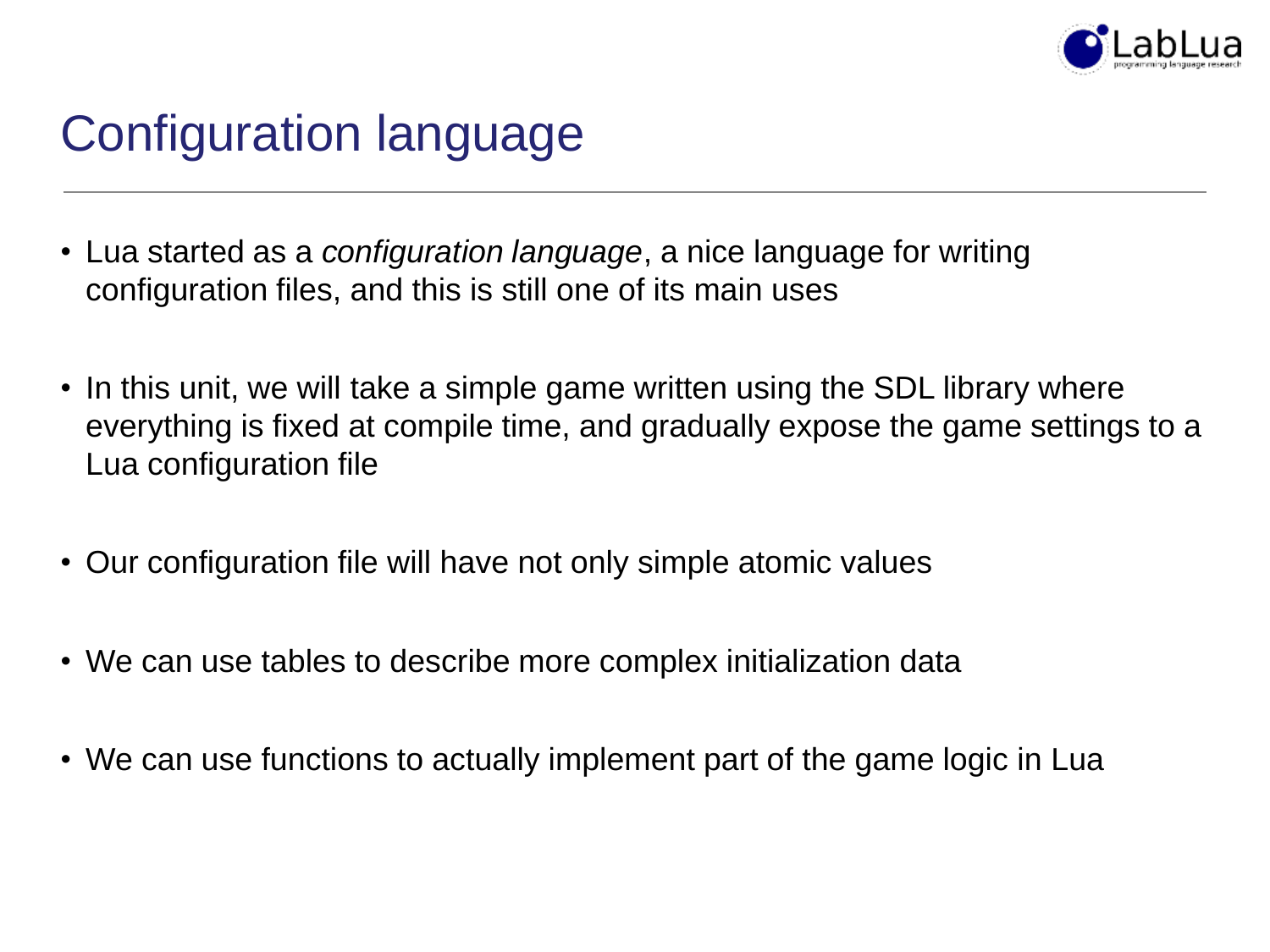

#### Reading simple scalars

• Our game has several simple settings in a include file that would be good to expose to the configuration file:

```
#define WIN_WIDTH 800
#define WIN_HEIGHT 800
#define PADDLE SPEED 7 \quad /* Number of pixels paddle moves per frame. */#define BALL SPEED 6 /* Number of pixels ball moves per frame */
```
• The configuration file will look like this:

```
-- window size
width = 1000
height = 600
-- speeds
paddle = 10
ball = 10
```
• On startup, the game will try to load a "config.lua" file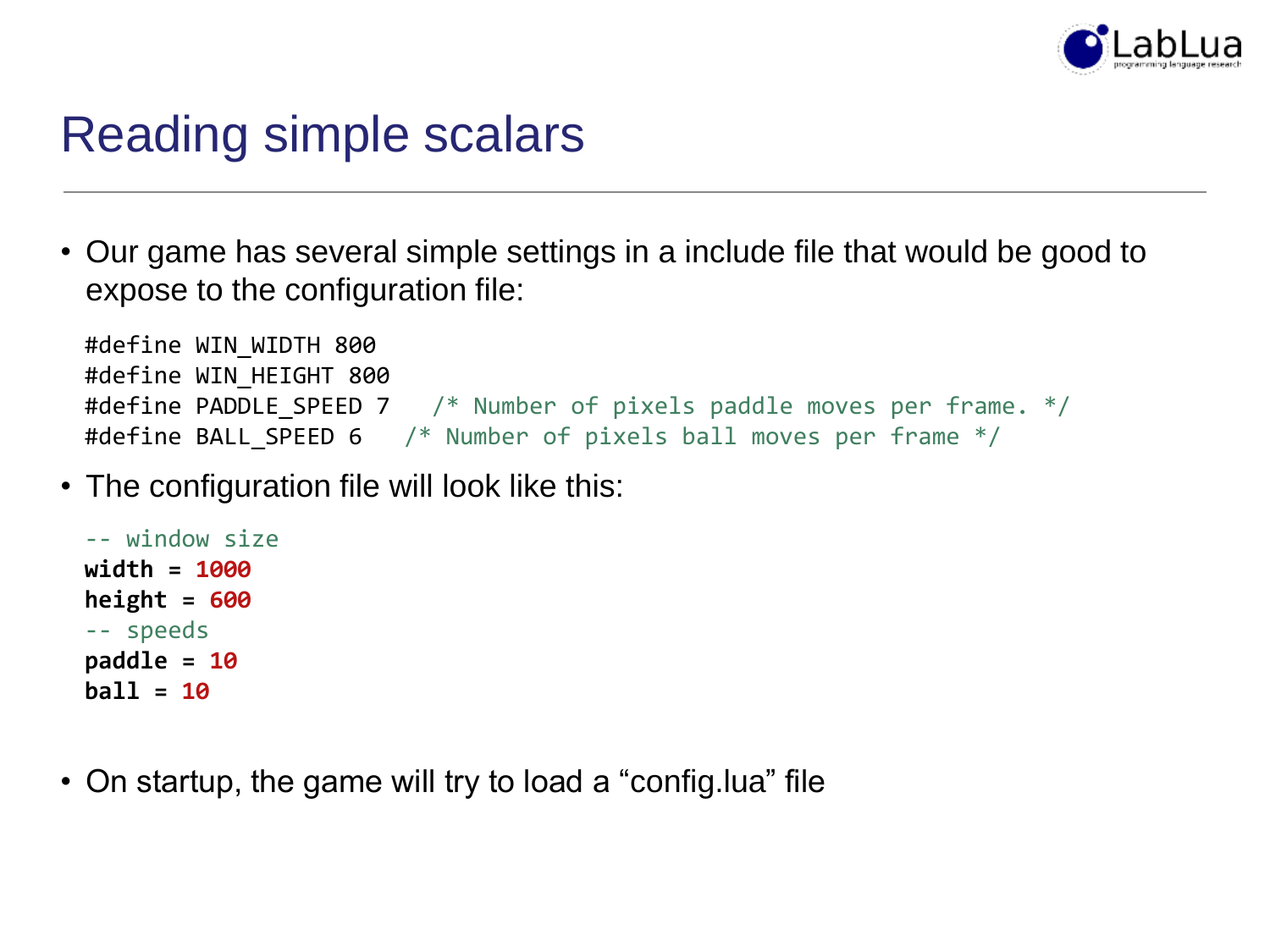

## Loading a simple config file

• Assuming we have moved the configuration settings from macros to global variables, we can use the following functions to load the configuration file:

```
void load_config() {
    lua State *L = luaL newstate(); /* opens Lua */
    luaL openlibs(L); / \rightarrow \rightarrow opens standard libraries */if(luaL_loadfile(L, "config.lua") || lua_pcall(L, 0, 0, 0)) {
        fprintf(stderr, "error in config file: %s", lua_tostring(L, -1));
        goto close;
    }
    load_ivar(L, "width", &WIN_WIDTH);
    load ivar(L, "height", &WIN HEIGHT);
    load_ivar(L, "paddle", &PADDLE_SPEED);
    load_ivar(L, "ball", &BALL_SPEED);
close:
    lua_close(L);
}
```
• The heavy lifting of bringing the values from Lua to the C side is done by the load\_ivar function, in the next slide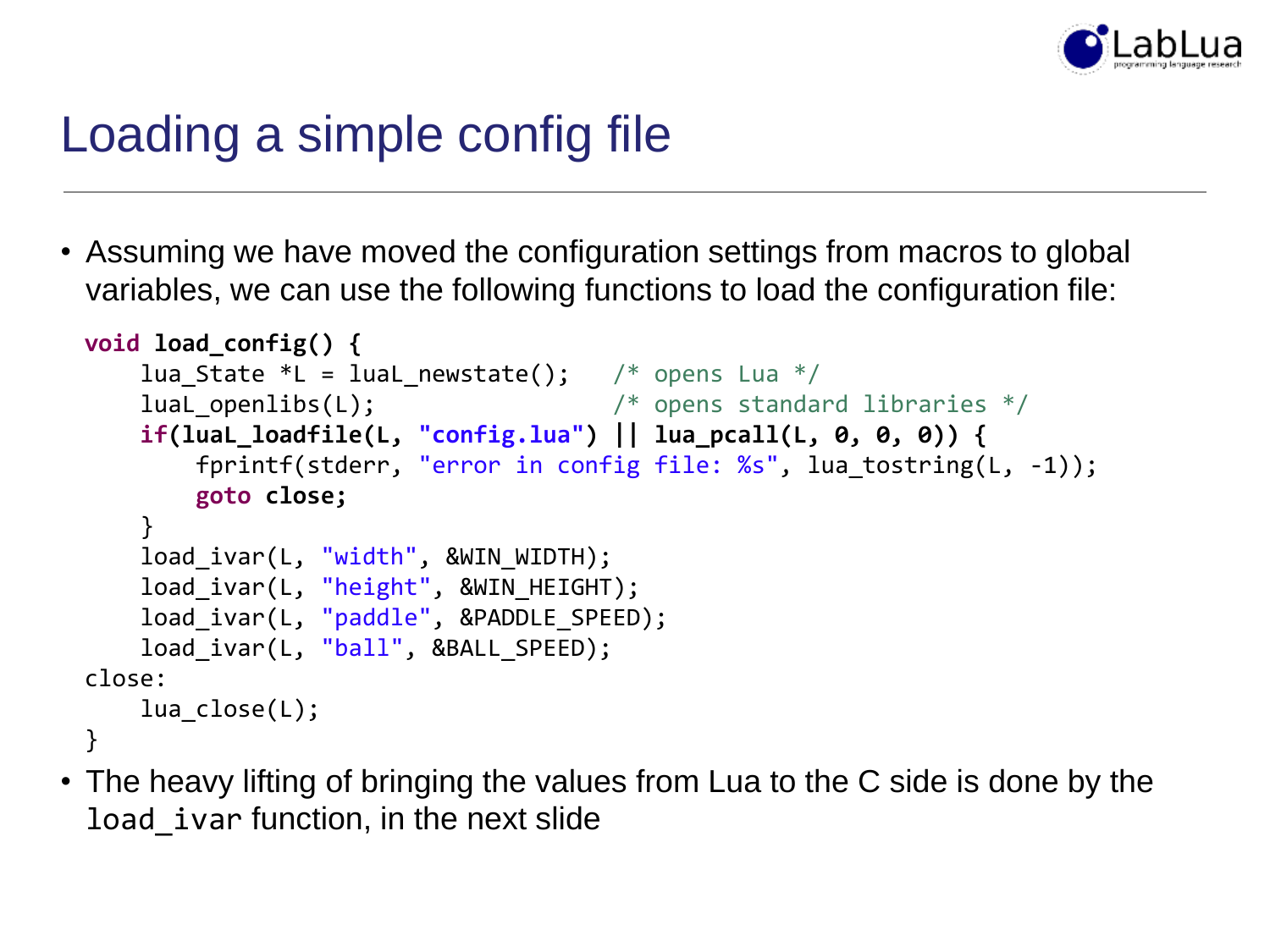

#### Reading global variables

• Function load\_ivar uses lua\_getglobal to push the value of a global variable, then checks its type and extracts the value if it is a number:

```
void load_ivar(lua_State *L, const char *name, int *var) {
    lua getglobal(L, name);
    if(lua_type(L, -1) != LUA_TNUMBER)
        fprintf(stderr, "'%s' should be a number", name);
    else
        *var = lua tointeger(L, -1);
}
```
- The error handling in this application is very simple: we just log the problems we had when reading the configuration file
- Any unset variables will keep their default values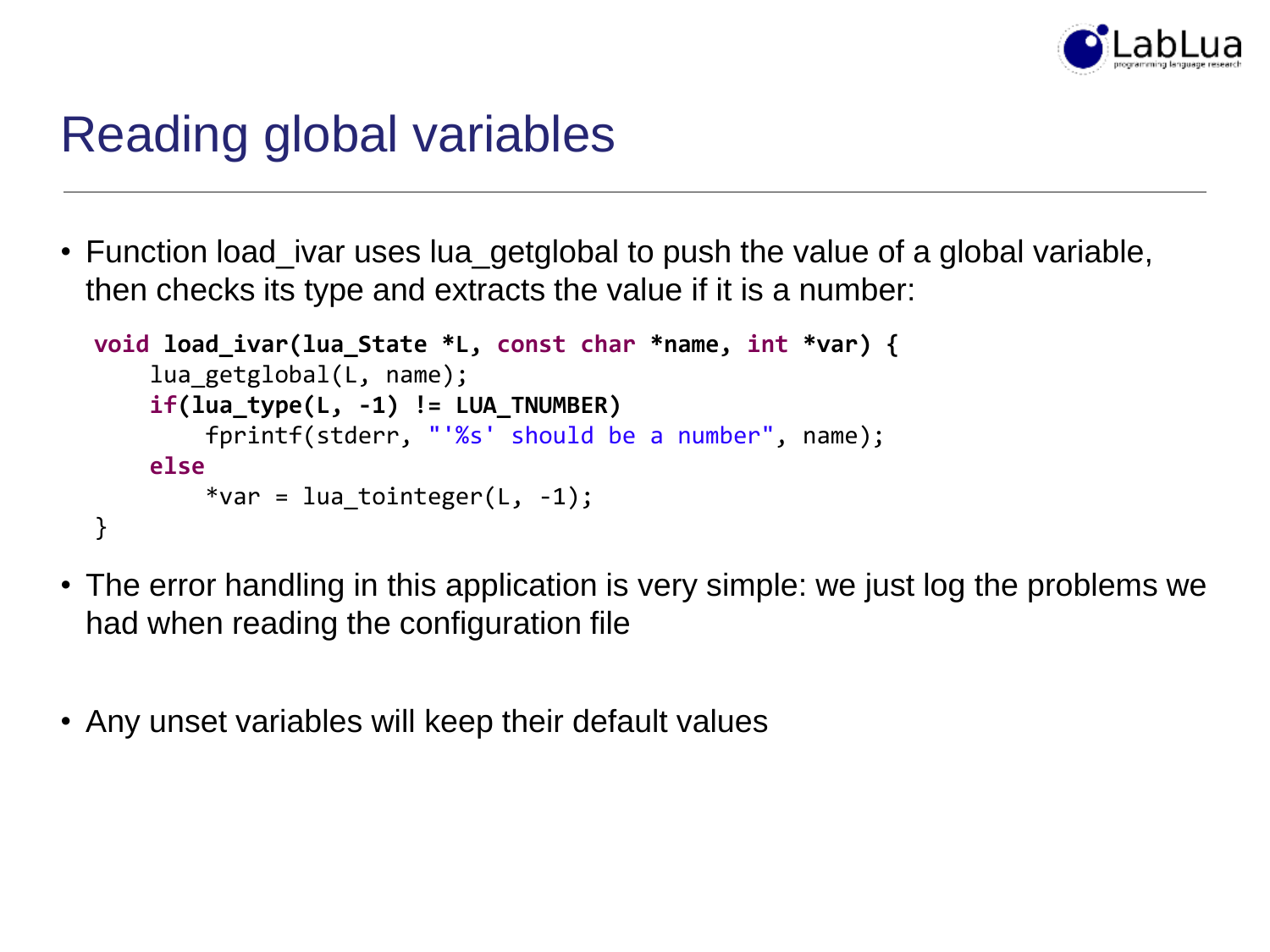

#### More configuration for free

- We do not load the configuration file in a sandbox, it has access to all Lua standard libraries, and even external libraries (using require)
- This means the user can write a more sophisticated configuration without needing to change a single line of code:

```
local platform = require "platform"
local W, H = platform.screen_size()
width = W * 0.8
height = H * 0.8paddle = height / 90
ball = width / 150
```
• If we have a library that lets us query the screen dimensions, we can set the width and height to cover a part of the screen; we also can let the speed of the paddle be whatever is necessary to cross the height of the screen in 90 frames, and the speed of the ball what is necessary to cross the width in 150 frames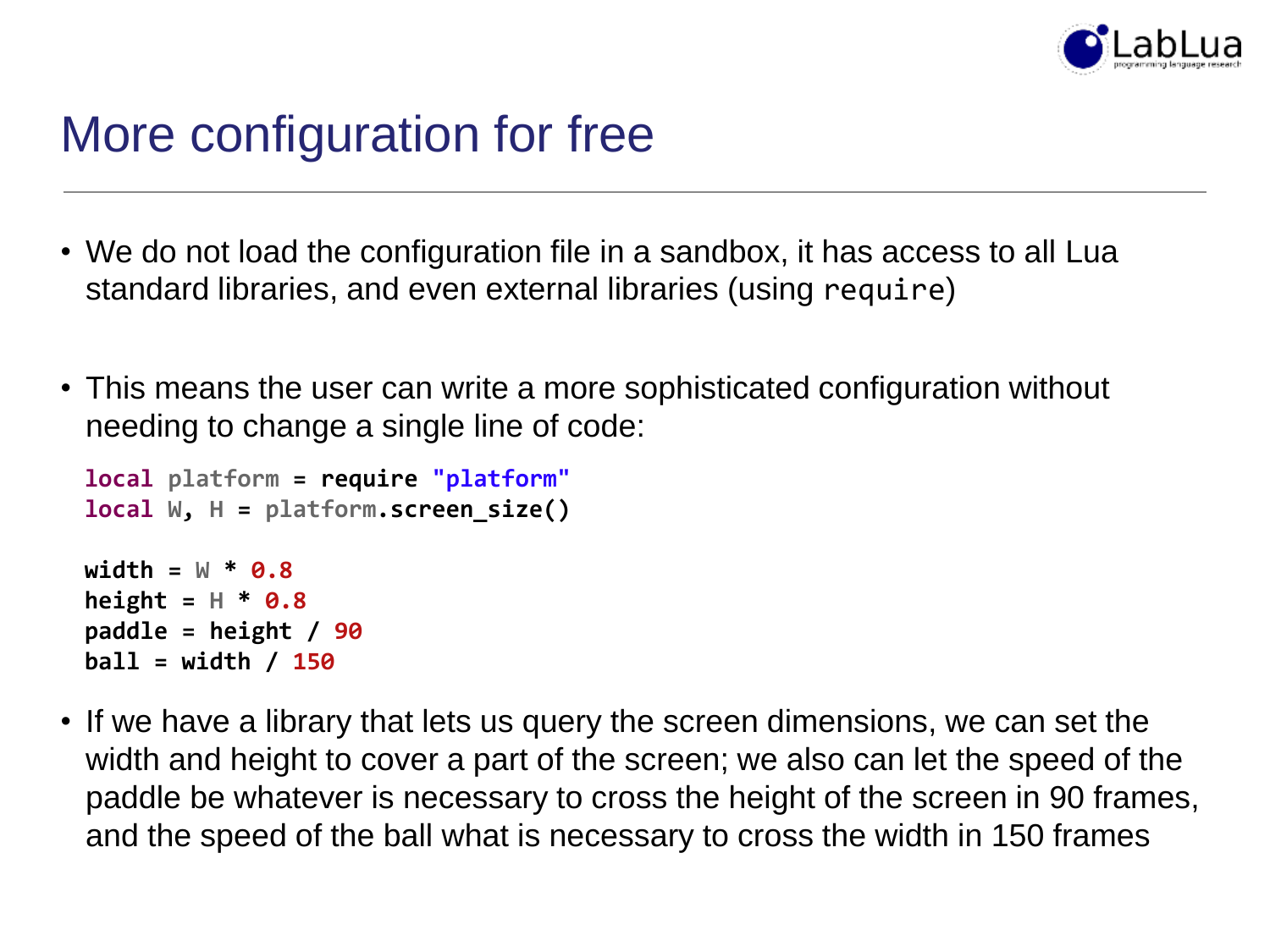

## Using tables

- We have just four configuration variables, but suppose we now want to add several more: the RGB values for the color of each paddle
- Having one global variable for each individual value would be cumbersome! We can use tables to better structure the configuration file:

```
window = {
 width = 1000,
  height = 600}
paddle = {
  speed = window.height / 90,
  left_color = { r = 255, g = 0, b = 0 },
  right_color = { r = 0, g = 0, b = 255 }
}
ball = {
  speed = window.width / 150,
}
```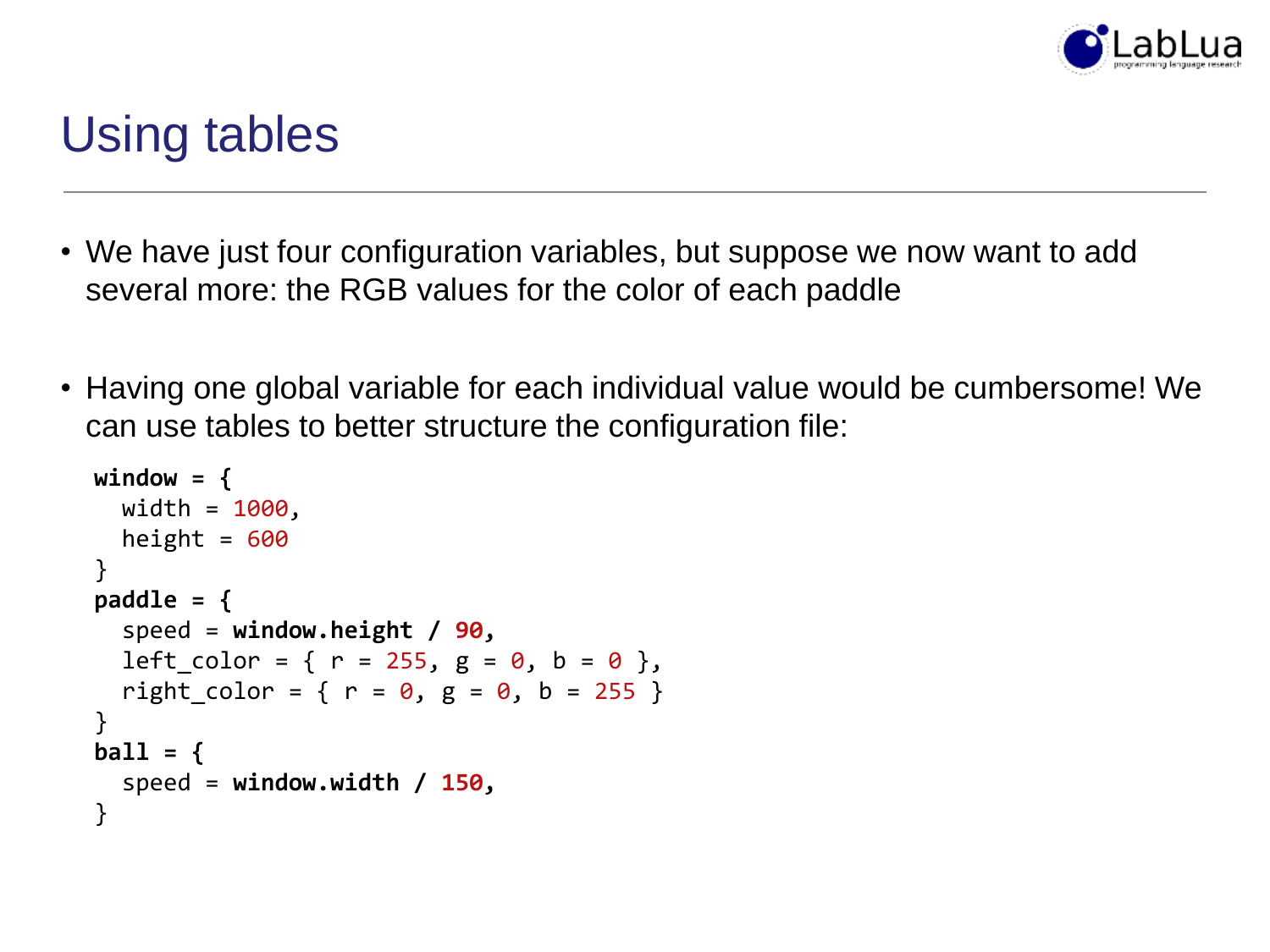

### Manipulating tables

• The lua gettable function indexes a table; it takes the stack index of the table, pops the key, and then pushes the value:

```
void load_ifield(lua_State *L, int index, const char *name, int *var) {<br>lua_pushstring(L, name);<br>if(lua_type(l, index);<br>if(lua_type(l, index);<br>if(lua_type(l, index);
     lua pushstring(L, name);
                                                       L_{c}lua_gettable(L, index);
     if(lua type(L, -1) != LUA TNUMBER)fprintf(stderr, "'%s' should be a number", name);
     else
           *var = lua tointeger(L, -1);
     lua pop(L, 1);}
```
• Indexing a table with a string is so common that there is a specialized function for that, lua\_getfield:

lua\_getfield(L, index, name); dimits instead of the lua\_pushstring(L, name); lua gettable(L, index);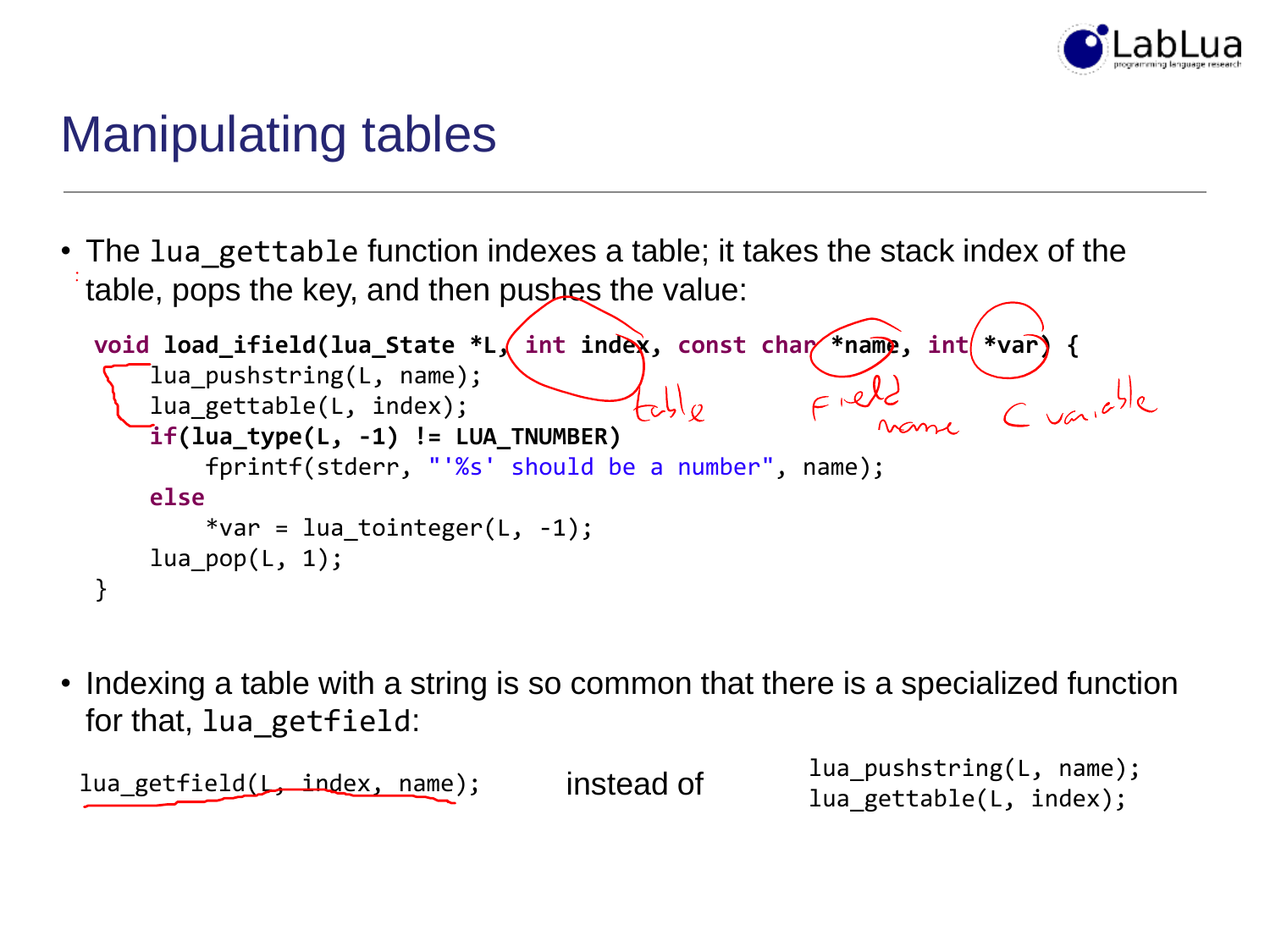

## Setting fields

• We can offer some pre-defined colors to the user, populated from a static structure:

```
struct Color {
   char *name;
   unsigned char red, green, blue;
\} colors[] = {
   {"WHITE", 255, 255, 255},
   \{ "RED", 255, 0, 0 \},{"GREEN", 0, 255, 0},
   {"BLUE", 0, 0, 255}
   {NULL, 0, 0, 0}
};
```
- lua\_settable is analogous to lua\_gettable: it takes the index of the table and pops first the value and then the key (so you should push the key and then the value before calling lua\_gettable)
- There is also lua setfield, specialized for string fields, and it only pops the value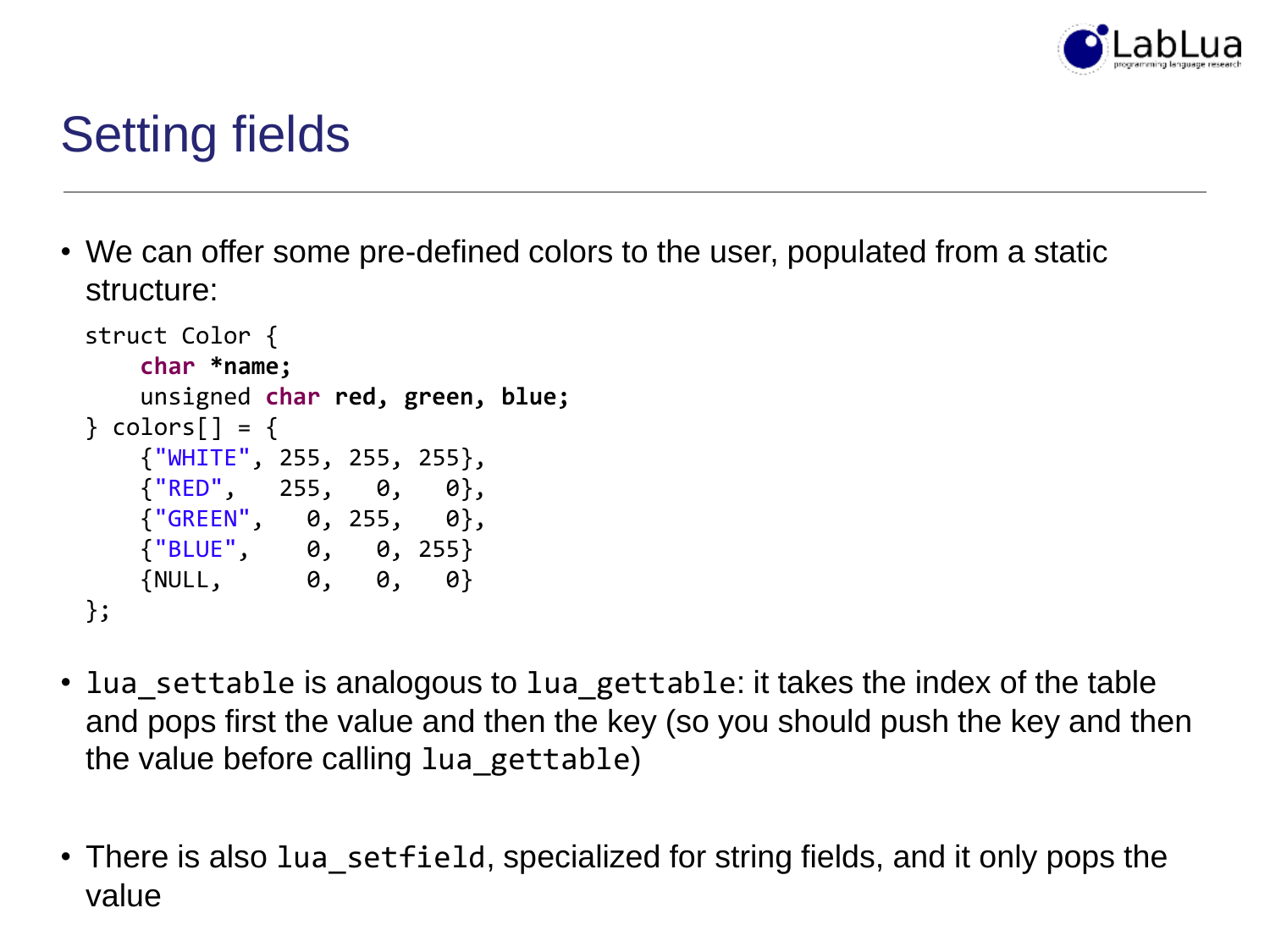

## Creating a color

• Creating a new color is straightforward:

```
void new_color(lua_State *L, struct Color *color) {
    lua newtable(L);
    lua pushinteger(L, color->red);
    lua setfield(L, -2, "r");
    lua pushinteger(L, color->green);
    lua_setfield(L, -2, "g");
    lua pushinteger(L, color->blue);
    lua setfield(L, -2, "b");
    lua setglobal(L, color.name);
}
```
• Now we just need to add two lines to load\_config, right before loading the configuration file:

```
for(int i = 0; colors[i].name != NULL; i++)
    new color(L, &colors[i]);
```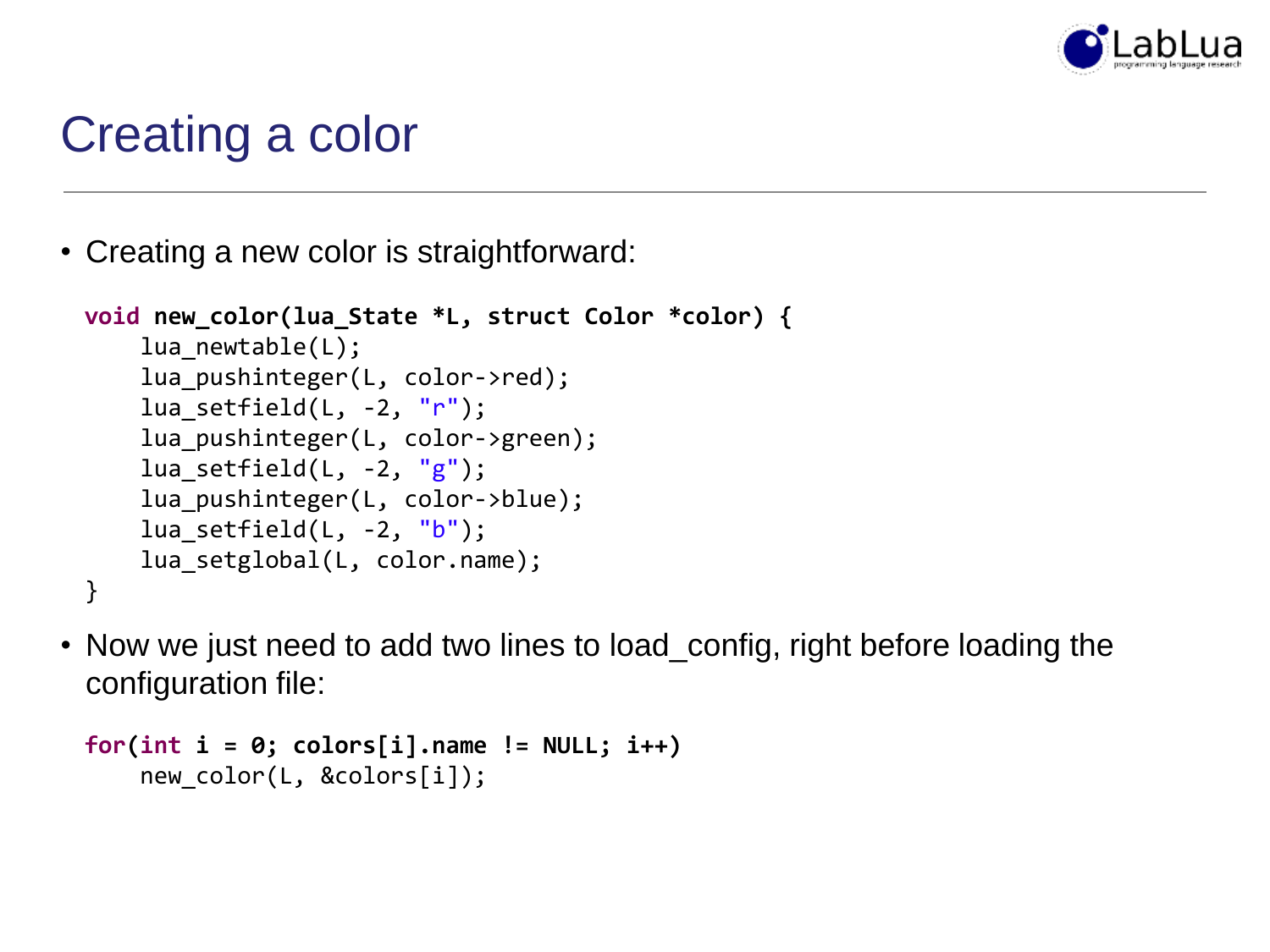

## Calling Lua functions

- Suppose we want to add an option to the paddle configuration variable, to replace either the left or the right paddle (or both!) by a "robot", instead of user input
- We can model this as a Lua function in the configuration script:

```
paddle = {
  speed = window.height / 90,
  left_ai = function (ball_x, ball_y, paddle_y, direction)
              if direction < 0 then
                if paddle_y > ball_y then
                   return -1
                else
                   return 1
                end
              else
                return 0
              end
            end
}
```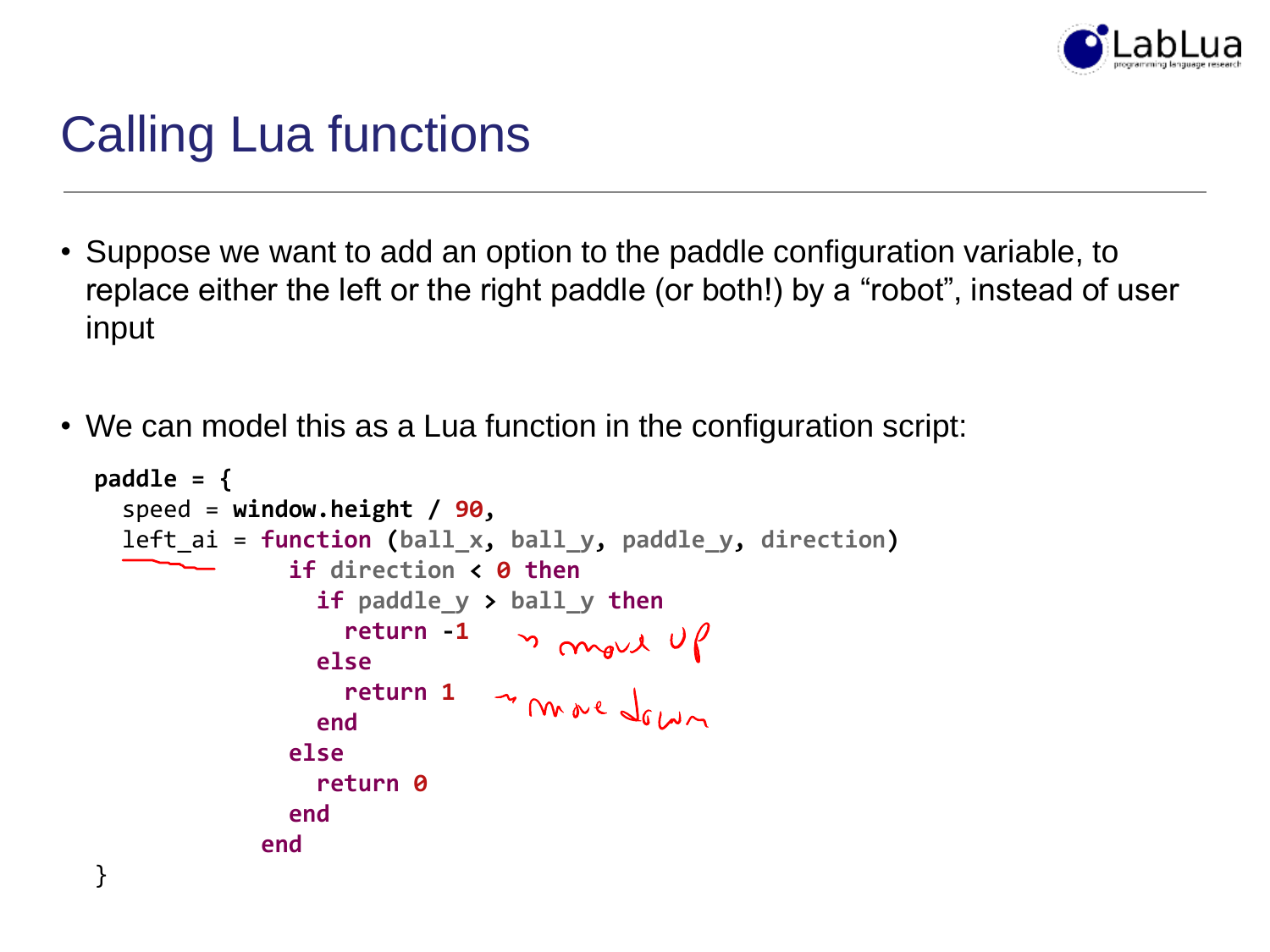

### lua\_pcall

- To call a function, we first have to push it and any arguments we want to pass to the function
- Then we can use lua\_pcall: the second argument to lua\_pcall is the number of arguments we are passing, and the third argument is how many results we want from the function
- If the function succeeds the returned values (adjusted to how many you want) will be on the top slots of the stack
- If the number of results is LUA\_MULTRET lua\_pcall will push all of the return values; in this case it is a good idea to save the stack top before lua pcall, so you know how many results the function has!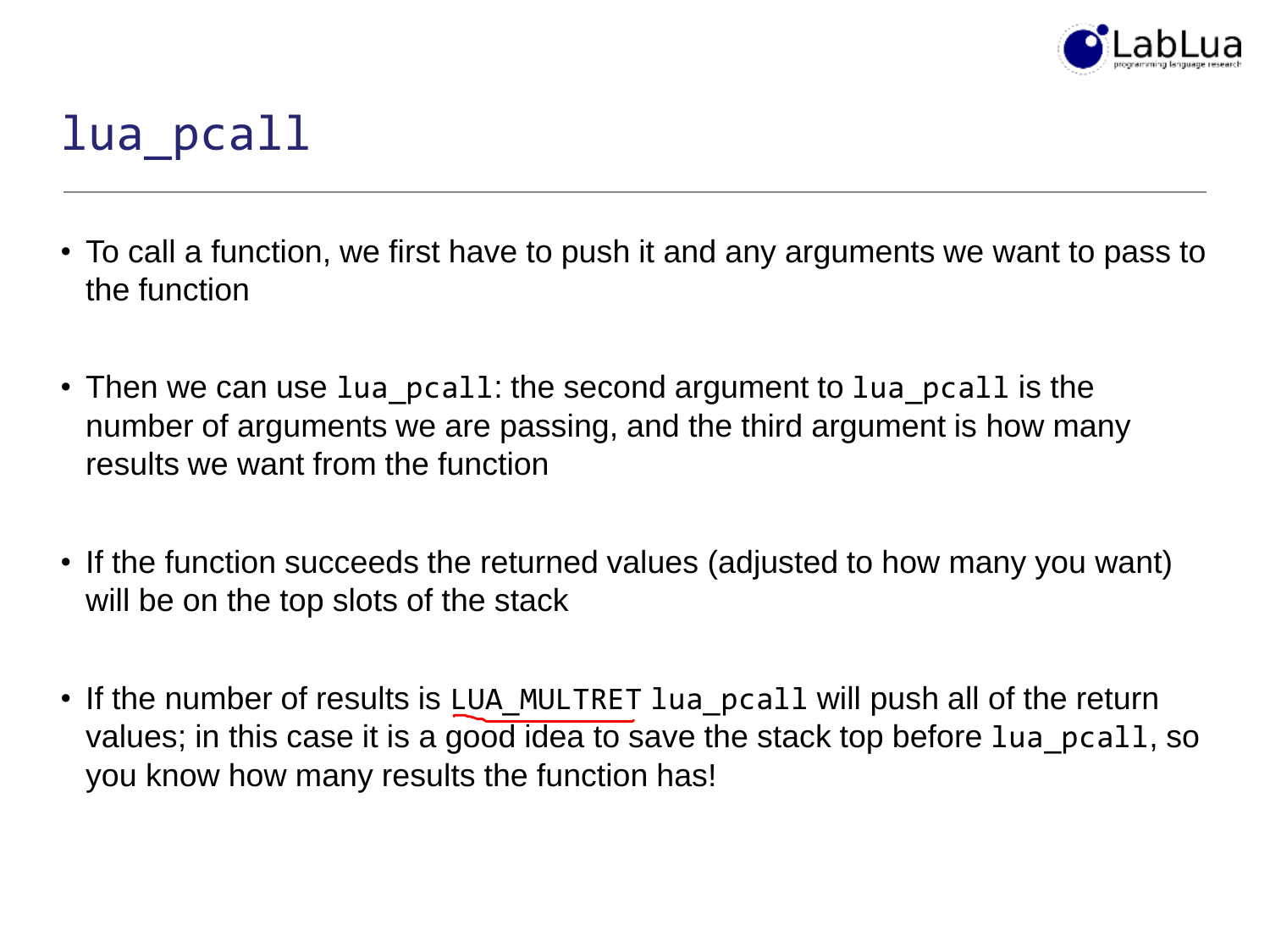

## "lua\_xpcall"

- The last arguent of lua\_pcall lets it act like xpcall instead of pcall; if it is not 0 then it should be the stack index of an error handler function, in the manner of xpcall
- Like xpcall, lua\_pcall will also catch errors in the error handler function; the error code returned by lua\_pcall tells what happened:
	- LUA ERRRUN: a regular error in the called function
	- LUA ERRERR: error in the error handler
	- LUA\_ERRMEM: memory allocation error
	- LUA\_ERRGCMM: error in a *finalizer*, we will cover the later